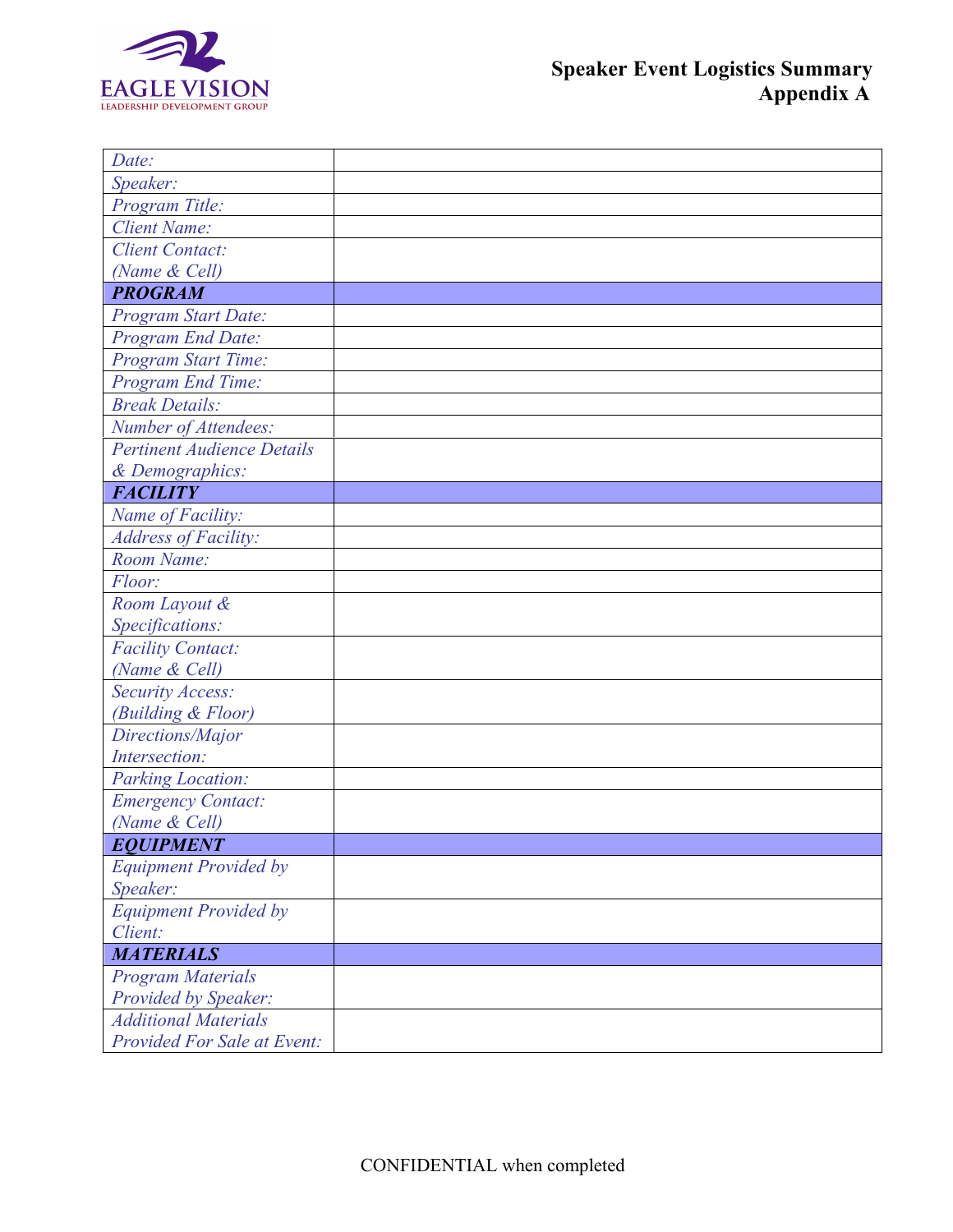

| <b>OBJECTIVES</b>                                                              |  |
|--------------------------------------------------------------------------------|--|
| What would you like the end<br>result to be?                                   |  |
| How would things be<br>different from now at the<br>conclusion of the project? |  |
| Ideally, what three things<br>must be accomplished?                            |  |
| How would you like to be<br>known as a result of this<br>project?              |  |
| What must be changed,<br>fixed or improved the most?                           |  |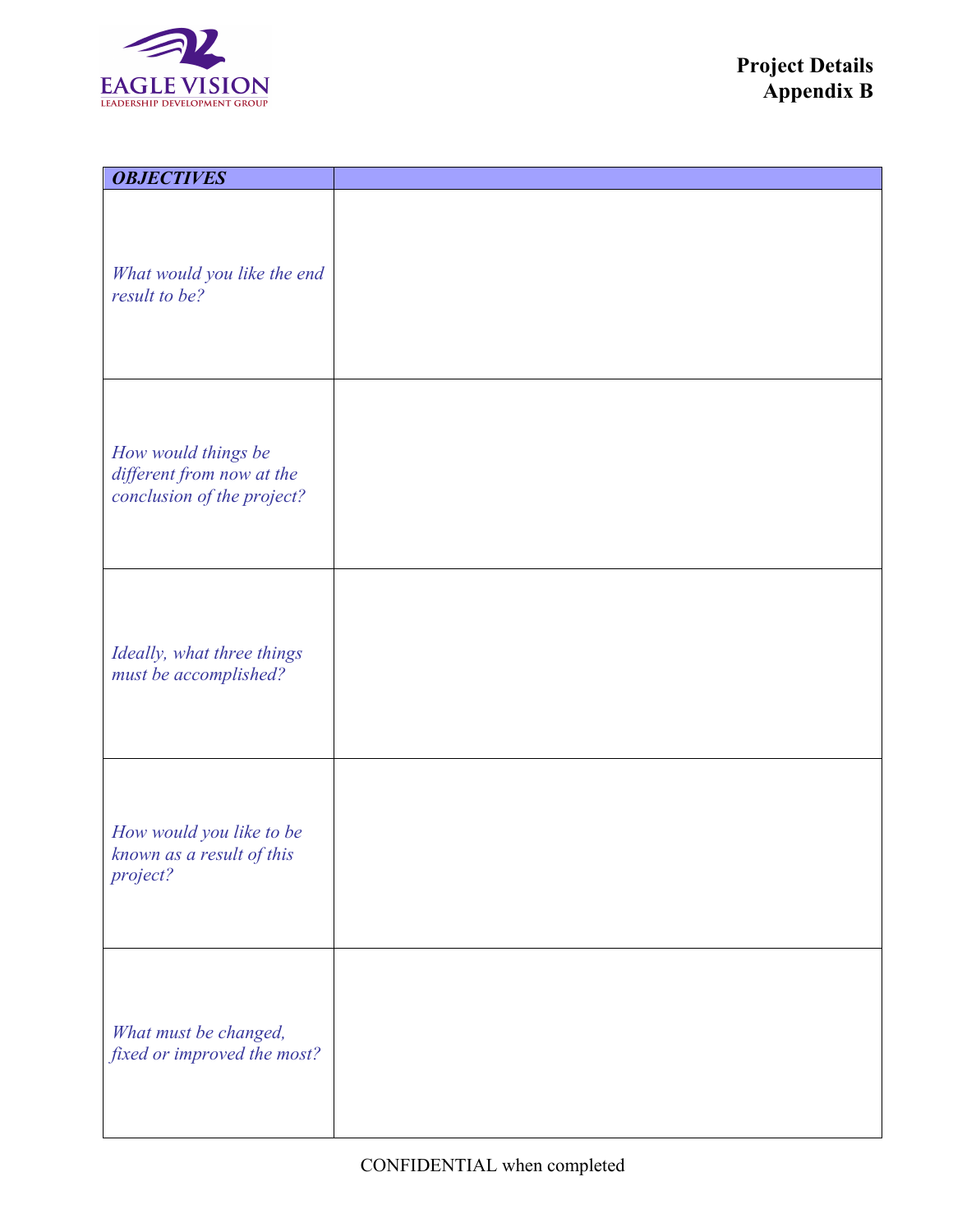

| <b>SUCCESS MEASURES</b>                                                                                                                |  |
|----------------------------------------------------------------------------------------------------------------------------------------|--|
| How will you know these<br>outcomes have been<br>achieved?                                                                             |  |
| What indices will you use to<br>tell you that we're on the<br>right track?                                                             |  |
| What is the range of<br>improvement you'd like to<br>see? What is minimally<br>acceptable? What<br>represents overwhelming<br>success? |  |
| What current measure are<br>you using that we can<br>apply?                                                                            |  |
| What measure should be<br>created unitue to this<br>project?                                                                           |  |